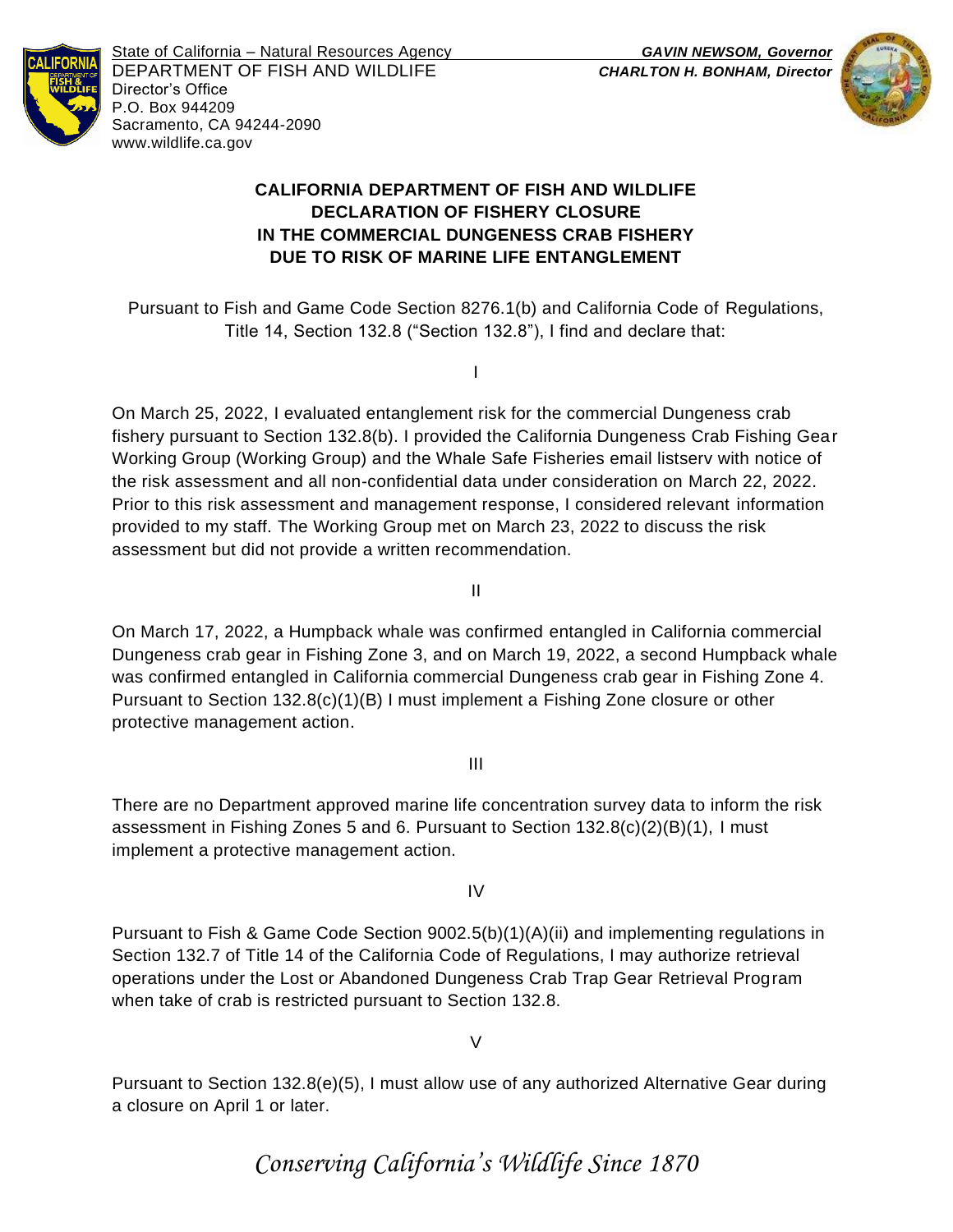VI

Upon evaluation of the management considerations pursuant to Section 132.8(d), I have determined that the management action listed below protects humpback whales based on the best available science. Additional information on the relevant management considerations is provided in the attachment to this declaration **THEREFORE**, under the authority granted by Fish and Game Code Section 8276.1(b) and Section 132.8 of Title 14 of the California Code of Regulations, I am implementing the following management action:

- 1. Fishery Closure for commercial Dungeness crab for the remainder of the 2021-2022 season in Fishing Zones 3, 4, 5, and 6 starting at 12:00PM (noon) on April 8, 2022, requiring all Dungeness crab traps be removed from ocean waters in those Fishing Zones by then. The take and possession of Dungeness crab is therefore prohibited after 12:00PM on April 8, 2022. This closure does not apply to fishing activity with authorized Alternative Gear types as stated below.
- 2. Fishing Zones 1 and 2 remain under a Fleet Advisory. Fishery participants are encouraged to report entangled whales to the Unites States Coast Guard or 1-877- SOS-WHALE and to review the Best Practice Guide when moving gear to new Fishing Grounds.
- 3. Retrieval operations under the Lost and Abandoned Dungeness Crab Trap Gear Retrieval Program may begin in Fishing Zones 3, 4, 5, and 6 on April 15, 2022, at 12:00PM.
- 4. Authorized Alternative Gear may be used in all closed Fishing Zones. Currently there are no authorized Alternative Gear types. If an Alternative Gear type is authorized before the statutory season closure dates, it may be used for take of Dungeness crab.

This management action is in effect until lifted or modified. The next risk assessment is expected to occur on or around April 15, 2022, and will evaluate marine life entanglement risk in the Fishing Zones that remain open and the recreational Dungeness crab fishery.

Updates and material regarding future entanglement risk evaluations in the commercial Dungeness crab fishery will be made available on the Department's [Whale Safe Fisheries](http://www.wildlife.ca.gov/Conservation/Marine/Whale-Safe-Fisheries) [web page.](http://www.wildlife.ca.gov/Conservation/Marine/Whale-Safe-Fisheries)

 $\frac{1}{2\pi}$   $\frac{1}{2\pi}$   $\frac{1}{2\pi}$  /0 Am  $\frac{1}{2\pi}$  Charlton H. Bonham, Director Date/Time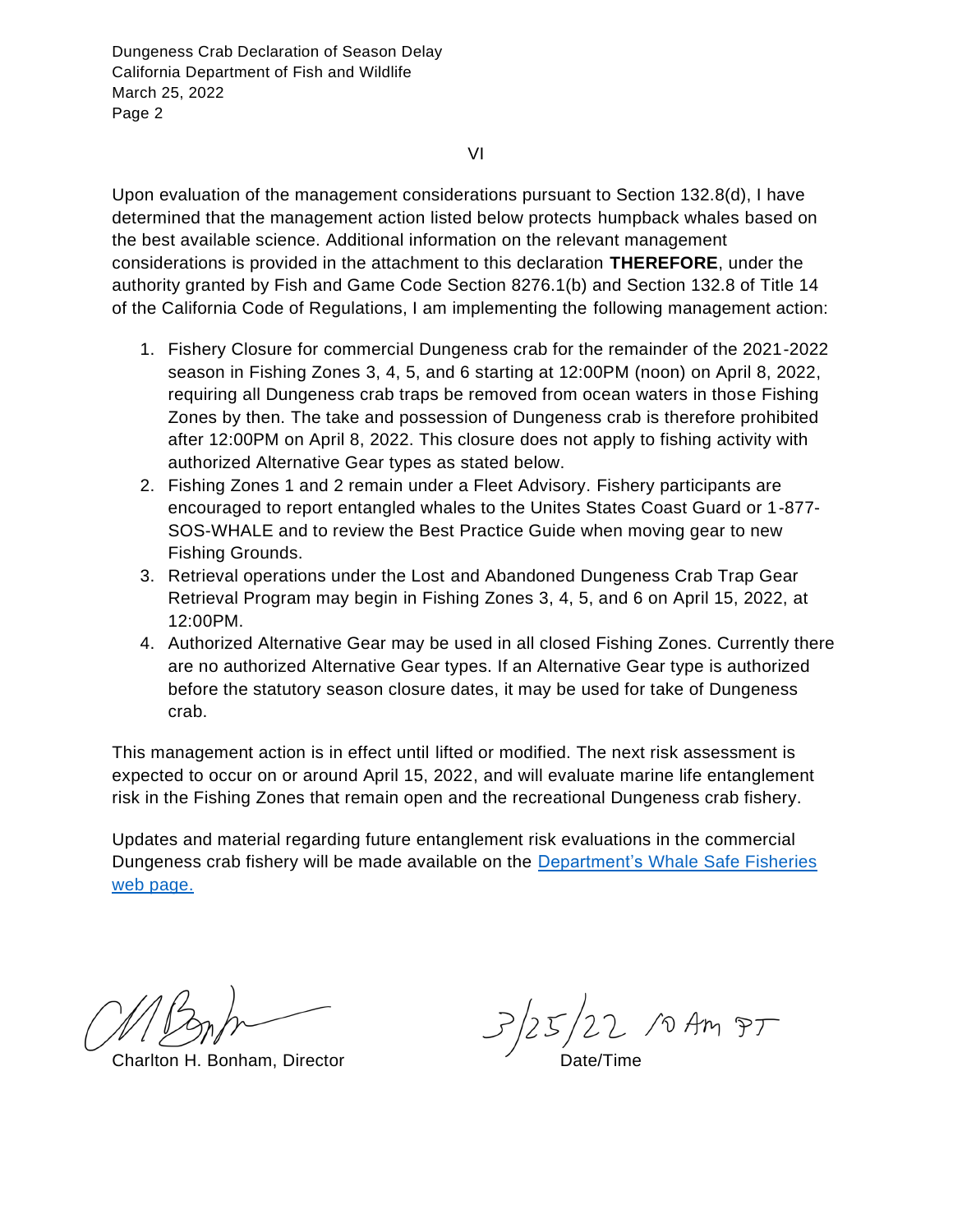# ATTACHMENT TO DIRECTOR MARCH 25, 2022, DECLARATION OF FISHERY CLOSURE IN THE COMMERCIAL DUNGENESS CRAB FISHERY DUE TO RISK OF MARINE LIFE ENTANGLEMENT

Information referenced in this Attachment is further described in the Available Data summary dated March 22, 2022, and located at the Department's Whale Safe Fisheries website (https://wildlife.ca.gov/Conservation/Marine/Whale-Safe-Fisheries), which to the Department's knowledge represents the best available science informing the management considerations in Section 132.8(d).

## **Information Supporting Trigger for Management Action Under Section 132.8(c)**

## **Confirmed Entanglements:**

- **Fishing Zone 3:** March 17, 2022 Confirmed entanglement in California commercial Dungeness crab gear.
- **Fishing Zone 4:** March 19, 2022 Confirmed entanglement in California commercial Dungeness crab gear.

### **Marine Life Concentrations:**

• **Fishing Zones 5 and 6:** No current data available

### **Relevant Management Considerations Under Section 132.8(d)**

**1. Working Group Management Action Recommendation and Best Available Science Made Available to the Department**

The Working Group met on March 23, 2022 to discuss the risk assessment, but did not provide a consensus recommendation. There was however support for the CDFW staff's preliminary recommendation by some members, with one member opposed. Working Group members expressed differing opinions regarding the appropriate amount of time between the Director's determination and the closure date, with some members wanting the closure to include a provision for weather delays and some wanting an earlier closure to minimize risk as quickly as feasible

### **2. Information from NOAA**

No additional information was made available for this risk assessment.

### **3. Effectiveness of Management Measures to Minimize Entanglement Risk**

Given the low abundance of humpback whales in the Fishing Grounds, it is not possible to identify an appropriate depth-based closure which would reduce cooccurrence risk. A vertical line reduction is not sufficiently responsive to the recent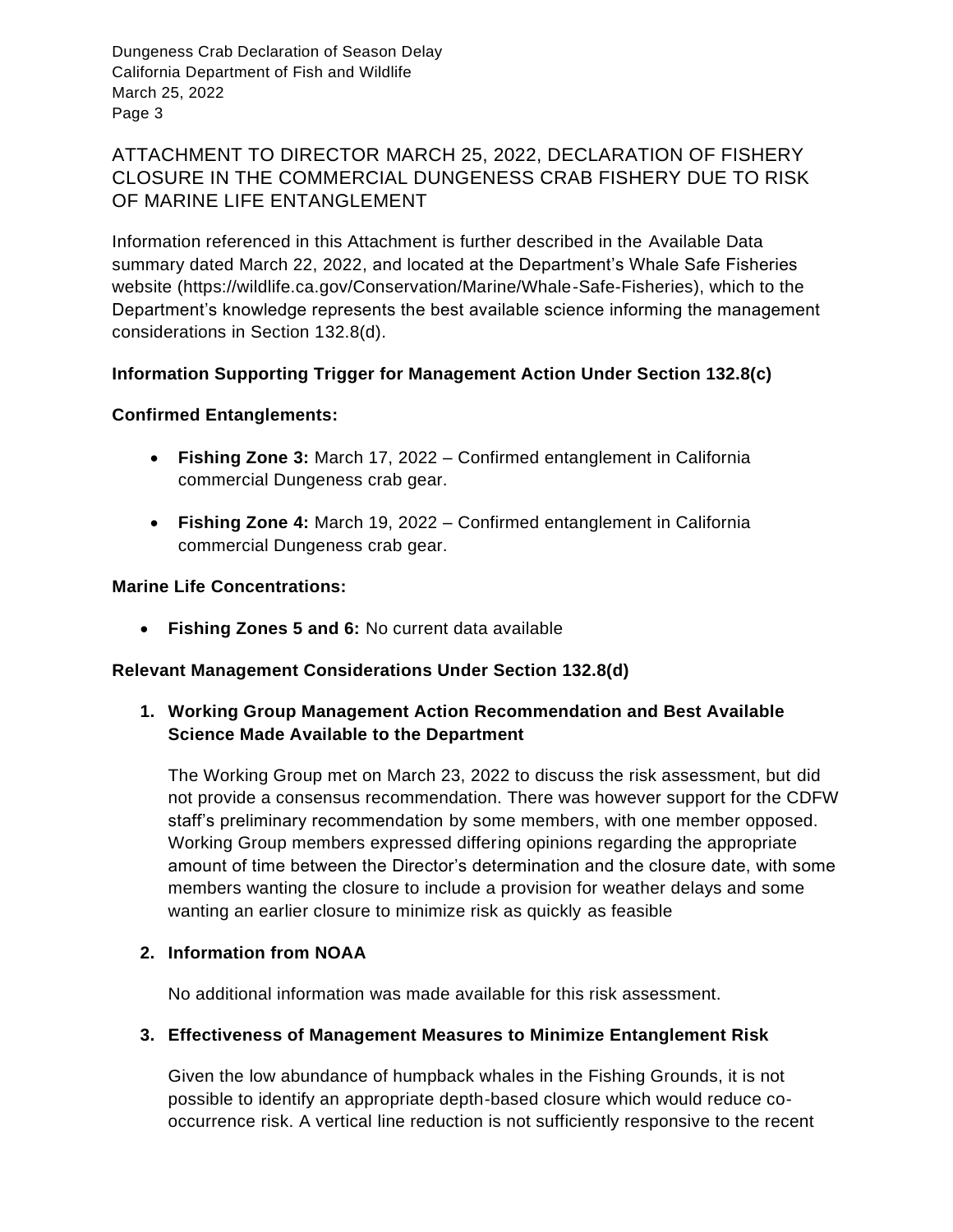> humpback entanglements confirmed to the commercial crab fishery. Given those entanglements, a Fishery Closure in Zones 3-6 is the most protective of Actionable Species within the Fishing Grounds. While no Alternative Gear is currently authorized for use, should a gear become authorized it could be used in closed Zones.

> While a Fleet Advisory is no longer sufficiently protective for Fishing Zones 3-6 given the recent entanglements, there is no indication of Actionable Species presence in Fishing Zones 1 and 2, supporting a determination of overall low entanglement risk. A Fleet Advisory is sufficiently protective of Actionable Species in those areas.

### **4. Total Economic Impact to the Fleet and Fishing Communities**

Total economic costs are considered when deciding between management measures that equivalently reduce entanglement risk. A Fishery closure is the only effective management action in response to the current entanglement risk. Additionally, while a fishery closure will have economic costs to the commercial fishery, a closure in response to elevated entanglement risk can prevent longer term loss of fishing opportunity should additional entanglements occur.

#### **5. Data Availability Within and Across Fishing Zones**

CDFW aerial surveys were available for Fishing Zones 1 through 4. Monterey Bay Whale Watch (MBWW) data are available for Fishing Zone 4. No current data was available for Fishing Zones 5 and 6.

#### **6. Known Historic Marine Life Migration Patterns**

Currently, aerial surveys and MBWW data indicate relatively few humpback whales in the Fishing Grounds, which aligns with known historic migration patterns. MBWW data indicates humpback whale presence is similar to historic levels for this time of year. Based on historic migration patterns, the Department expects humpback whales to begin returning to California waters within the coming weeks.

### **7. Fishing Season Dynamics**

Weekly total landing volume has continued to decrease since late December. In recent weeks, landed volume has primarily been harvested from Fishing Zones 1 and 3. Overall, 66% of the total volume harvested this season has been from Fishing Zone 1, 31% from Fishing Zone 3, and less than 5% each from the other Fishing Zones. To date, 42% of harvested volume has been landed into Crescent City, 20% into Eureka, 11% each into San Francisco and Half Moon Bay, and less than 10% each from the other port complexes. Looking at landings by Zone, 69 active permits made landings in Zone 1, 19 active permits in Zone 2, 88 active permits in Zone 3, and 15 active permits in Zone 4. Zones 5 and 6 had fewer than 3 active permits. Overall, the number of weekly Dungeness crab landings reflects the port-specific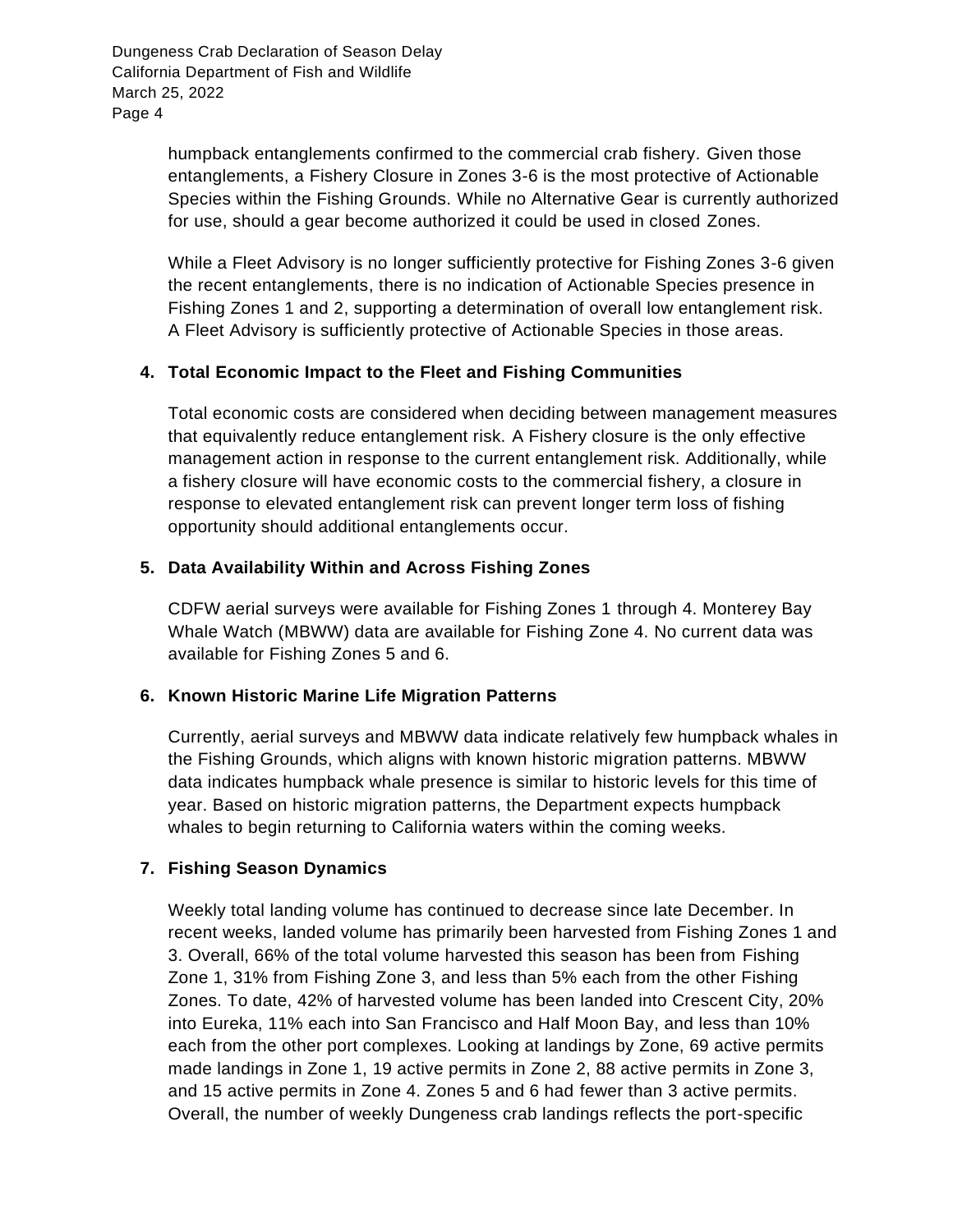> trends in vessel activity, including the recent uptick in Crescent City vessel activity. Unit price (price per pound) has continued to trend upwards for Crescent City, Eureka, Bodega Bay, San Francisco, Half Moon Bay, and Monterey Bay. While the overall trends in Trinidad and Eureka reflect increased prices relative to those at the start of the season, prices have remained stable for these ports during the last few weeks. The most recent landings have fetched prices under \$10/lb. for all ports other than Half Moon Bay. Approximately 34,188 traps are estimated to be deployed statewide for the March 16 reporting period, which covers fishery participation from March 1-15, 2022. The majority of these (47%) are located within Fishing Zone 3 while 39% of these located within Fishing Zone 1.

## **8. Known Distribution and Abundance of Key Forage**

Bait was observed during aerial surveys providing foraging opportunities humpbacks whales.

### **9. Ocean Conditions**

As of February 10, 2022, La Niña conditions are expected to continue into the Northern Hemisphere spring (77% change during March-May) and then transition to ENSO-neutral (56% change during May-July). The most recent Habitat Compression Index values are for February 2022, during which there was moderate compression between 35.5 and 40°N. During the Working Group meeting, fleet members expressed concerns about the limited opportunity to safely remove gear due to spring ocean conditions. Spring conditions along the coast often bring long periods of gale force winds and large swell.

### **10. Current Impact Score Calculations**

- a. Fishing Season 1.88 for Humpback whales; 0 for blue whales and leatherback sea turtles.
- b. 2022 Calendar Year 1.88 for Humpback whales; 0 for blue whales and leatherback sea turtles.
- c. 2021 Calendar Year 1.89 for Humpback whales; 0 for blue whales and leatherback sea turtles.

### **11. Marine Life Concentrations and Distribution During the Current Fishing Season**

Based on aerial survey data and MBWW data, most humpback whales appear to be outside the Fishing Grounds, and overall whale presence is low. However, based on the time of year, migration is likely underway and arrivals can be anticipated in the coming weeks.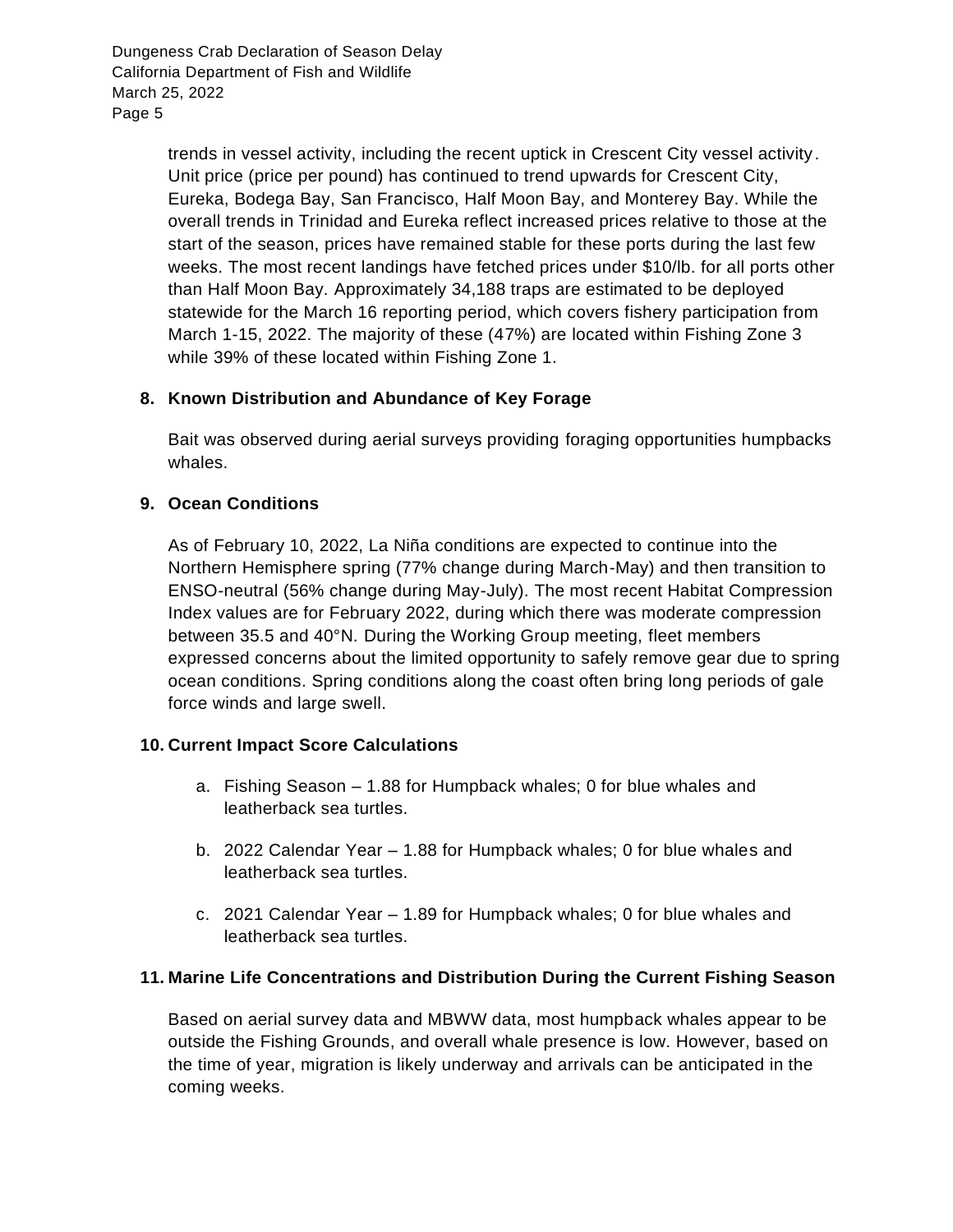### **Chosen Management Action and Rationale**

Based on the management considerations outlined above, the Director will implement a Fishery Closure in Fishing Zones 3, 4, 5, and 6, and maintain the Fleet Advisory in Fishing Zones 1 and 2. Any authorized Alternative Gear will be allowed to be used in the closed Fishing Zones.

The confirmed entanglements of humpback whales in California commercial Dungeness crab fishing gear in Fishing Zones 3 and 4 require the Department to evaluate risk and take an appropriate management response. Based on available data, a Fishery Closure is appropriate protective management response. Two recent entanglements show a clear indication of co-occurrence of fishing gear and humpback whales. Additionally, although fishing effort has decreased statewide and is anticipated to continue to decrease into the spring months, the arrival of migrating humpback and blue whales in the next few weeks is expected and the Department anticipates that numbers of Actionable Species will increase, thereby also increase entanglement risk. The two-week period for gear removal in advance of the closure will help the fleet accommodate safe removal and work when ocean conditions allow.

Under Section 132.8(d)(10), the Director may consider current Impact Score calculations when evaluating an appropriate management response. The Impact Score for the current fishing season is 1.88 for Humpback whales. The potential for additional entanglements this Fishing Season begins to raise concerns of meeting the mandatory season closure Impact Score of 3, as well as the possibility of reaching the running average score trigger at the end of this calendar year pursuant to Section  $132.8(c)(1)(C)$ . This concern is warranted as there have been entanglements occur during the fishing season and not detected until after the season closes. A Fishery Closure will mitigate that risk.

There was no available Marine Life Concentration data for Fishing Zones 5 and 6, requiring the Director to implement a management action pursuant to Section  $132.8(c)(2)(B)(1)$ . Given that northward migrating whales will first reach those southern Fishing Zones, and the entanglements that have occurred in the season to date, a closure in that area is the appropriate protective measure for those Zones.

For Fishing Zones 1 and 2, based on the available data continuing the Fleet Advisory is protective of humpback whales in those Zones. Aerial surveys in Fishing Zones 1 and 2 show low numbers of humpback whales in the Fishing Grounds, which is consistent with historic migration patterns. Furthermore, fishery participation is decreasing, and it is anticipated that fishing effort will continue to decline into the spring months, reduc ing the likelihood of co-occurrence between commercial crab traps and Actionable Species. All confirmed entanglements to-date are from Fishing Zones 3 and 4 either in or near Monterey Bay. However, fishery participants in Fishing Zones 1 and 2 should be prepared for a Fishery Closure within those Zones should another entanglement occur or be detected. A Fleet Advisory will also alert fishery participants and other mariners to increase